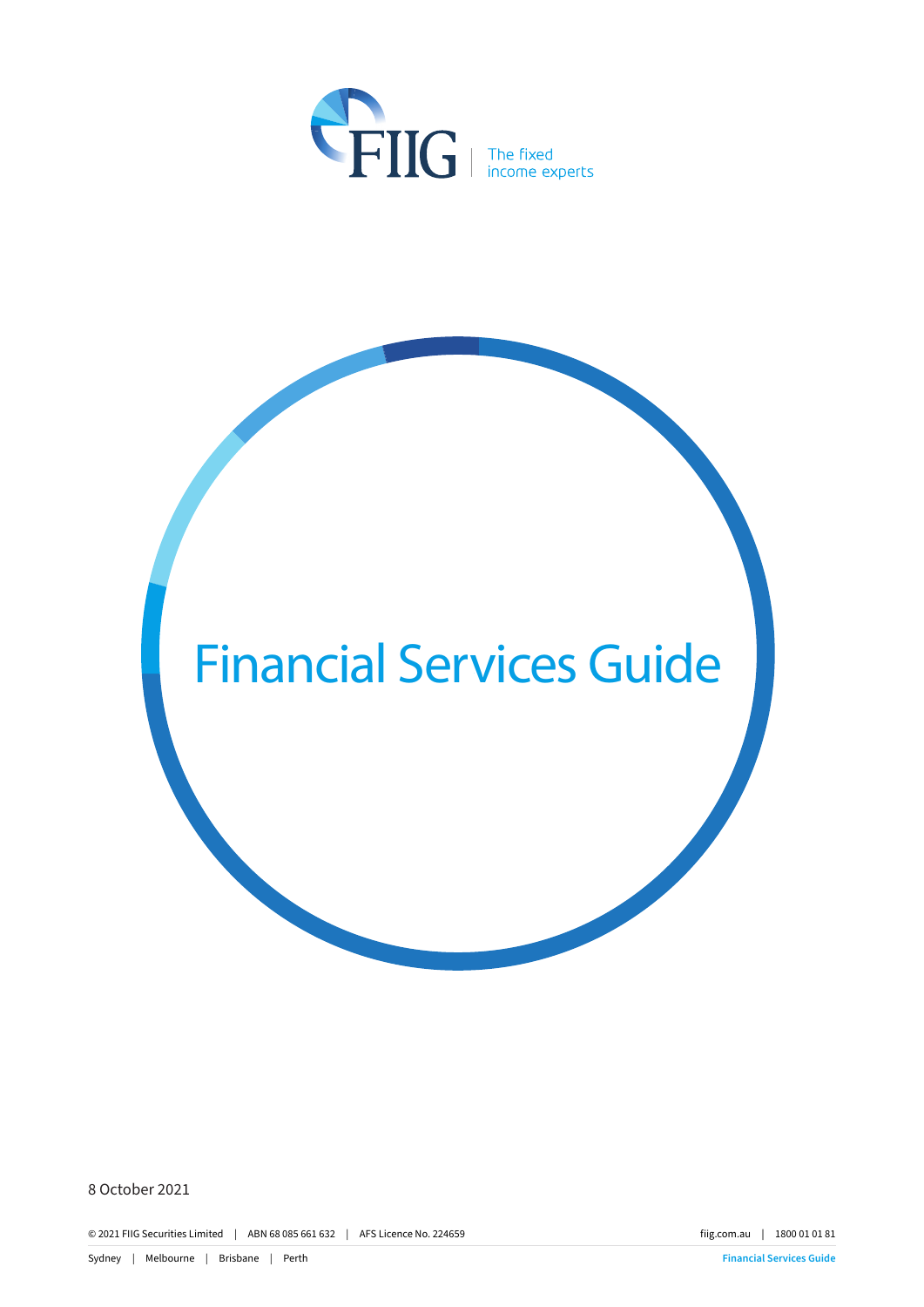# **Contents**

| Introduction                                                  |  |
|---------------------------------------------------------------|--|
| Before you use our services                                   |  |
| Terms and Conditions of dealing with FIIG Securities Limited. |  |
| <b>Privacy Policy and Collection Statement</b>                |  |
| Contacting                                                    |  |

#### **IMPORTANT INFORMATION**

FIIG Securities Limited ('FIIG') provides general financial product advice only. As a result, this document, and any information or advice, has been provided by FIIG without considering one or more of your objectives, financial situation and needs. Because of this, you should, before acting on any information or advice from FIIG, consider the appropriateness of the information or advice having regard to your objectives, financial situation and needs. If this document, any information or any advice, relates to the acquisition, or possible acquisition, of a particular financial product, you should obtain a product disclosure statement relating to the product and consider the statement before making any decision about whether to acquire the product. Neither FIIG, nor any of its directors, authorised representatives, employees, or agents, make any representation or warranty as to the reliability, accuracy, or completeness, of this document, any information or any advice. Nor do they accept any liability or responsibility arising in any way (including negligence) for errors in, or omissions from, this document, information or advice. FIIG, its employees and related parties earn fees and revenue from dealing in the securities as principal and foreign exchange projects or otherwise and may have an interest in any securities mentioned in this document. Any reference to credit ratings of companies, entities or financial products must only be relied upon by a 'wholesale client' as that term is defined in section 761G of the Corporations Act 2001 (Cth). FIIG strongly recommends that you seek independent accounting, financial, taxation and legal advice, tailored to your specific objectives, financial situation and needs, prior to making any investment decision. FIIG does not provide tax advice and is not a registered tax agent or tax or financial advisor, nor are any of FIIG's employees or authorised representatives. FIIG does not make a market in the securities or products that may be referred to in this document. A copy of FIIG's current Financial Services Guide is available at www.fiig.com.au/fsg.

An investment in notes, bonds or securities should not be compared to a bank deposit. Notes, bonds and securities have a greater risk of loss of some or all of an investor's capital when compared to bank deposits. Past performance of any product described in any communication from FIIG is not a reliable indication of future performance. Forecasts contained in this document are predictive in character and based on assumptions, such as a 2.5% p.a. assumed rate of inflation (unless otherwise specified), foreign exchange rates, or forward interest rate curves generally available at the time, and no reliance should be placed on the accuracy of any forecast information. The actual results may differ substantially from the forecasts and are subject to change without further notice. FIIG may quote to you an estimated yield when you purchase a bond. This yield may be calculated by FIIG on either A) a yield to maturity date basis; or B) a yield to early redemption date basis. Some bond issuances include multiple early redemption dates and prices, therefore the realised yield earned by you on the bond may differ from the yield estimated or quoted by FIIG at the time of your purchase. The information in this document is strictly confidential. If you are not the intended recipient of the information contained in this document, you may not disclose or use the information in any way. No liability is accepted for any unauthorised use of the information contained in this document. FIIG is the owner of the copyright material in this document unless otherwise specified.

## **Contact us**

info@fiig.com.au 1800 01 01 81

#### **Sydney**

Level 24 60 Martin Place Sydney New South Wales 2000 Australia

T 1800 01 01 81 F +61 2 9697 8799

#### **Melbourne**

Level 35 120 Collins Street Melbourne Victoria 3000 Australia

T 1800 01 01 81 F +61 3 8668 8899

#### **Brisbane**

Level 31 1 Eagle Street Brisbane Queensland 4000 Australia

T 1800 01 01 81 F +61 7 3231 6699

#### **Perth**

Level 1 131 St Georges Terrace Perth Western Australia 6000 Australia

T 1800 01 01 81 F +61 8 9421 8599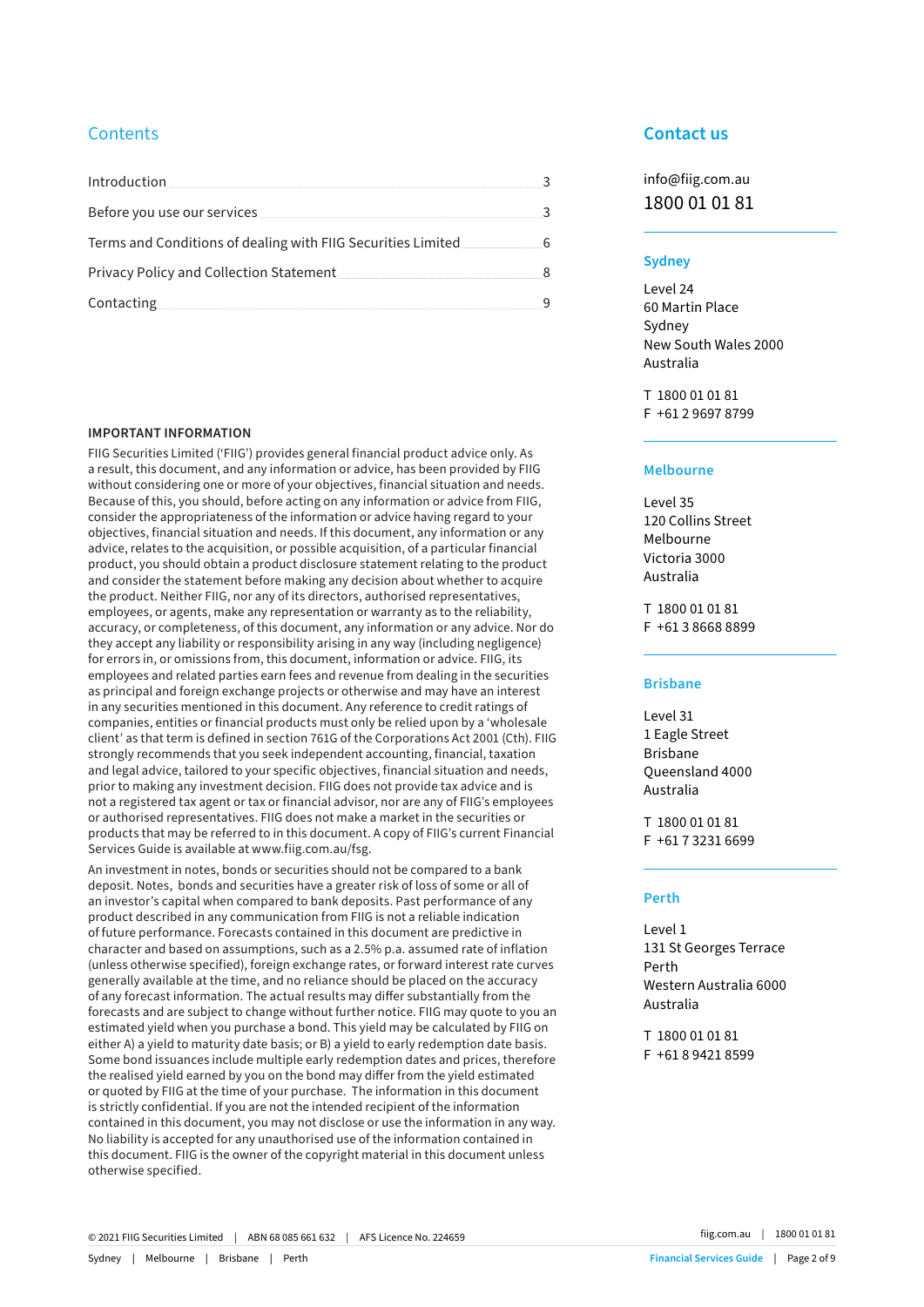# **Introduction**

This Financial Services Guide ("FSG") has been prepared to inform you of the services offered by FIIG Securities Limited ("FIIG"), how FIIG operates, how FIIG is paid, how FIIG deals with client complaints, any interests, associations or relationships that could influence FIIG and to assist you in deciding whether to use any of the services offered by FIIG.

As part of FIIG's services, FIIG may also provide you with a disclosure document. A disclosure document is required to be provided if the financial product is being acquired from the issuer of the product (i.e. the product is a new product) and in some circumstances where you are purchasing the product from a person to whom it was issued during the previous 12 months. A disclosure document will provide information about the product and the issuer, including the cost of the product and risks associated in acquiring the product, necessary for you to decide whether the product is suitable for you to purchase.

If you require additional information or clarification, please do not hesitate to contact us, as follows:

FIIG Securities Limited – at any of FIIG's office addresses or contact details listed at the beginning of this FSG.

Email: **info@fiig.com.au** Website: **www.fiig.com.au**

#### **Before you use our services**

#### **Who is FIIG Securities Limited?**

FIIG Securities Limited is Australia's largest specialist fixed income dealer. FIIG is a public unlisted company, and holds Australian Financial Services Licence No 224659 issued by the Australian Securities and Investment Commission ("ASIC").

FIIG was established in 1998 and has offices in Sydney, Melbourne, Brisbane and Perth.

FIIG provides general advice only and specialises in dealing in fixed income financial products, such as term deposits, government and semi-government debentures and bonds, corporate debentures and bonds including hybrids, deposit and payment products, as well as foreign exchange contracts, and managed investment schemes excluding investor directed portfolio services. FIIG is privately owned and not owned by any financial institution.

#### **Services offered by FIIG**

FIIG is licensed by ASIC and provides the following financial services to wholesale and retail clients:

- a. deal in financial products, including by issuing, applying for, acquiring, varying or disposing of a financial product on behalf of another person;
- b. provide general financial product advice; and
- c. provide custodial services for financial products.

The general financial product advice provided by FIIG relates primarily to fixed income financial products and foreign exchange contracts and will not be based upon the client's individual financial circumstances, objectives or needs. As a result, clients should, before acting upon any advice from FIIG, consider whether or not FIIG's advice and any proposed investments in financial products are appropriate to the client's individual financial circumstances, objectives or

needs. Where applicable, clients should obtain and read the disclosure document of a financial product (if any) in its entirety before deciding whether or not to invest in that product and retain it for future reference. FIIG strongly recommends that you seek independent accounting, financial, taxation and legal advice tailored to your specific objectives, financial situation or needs, prior to making any investment decision.

For wholesale clients (as defined in section 761G of the Corporations Act 2001 (Cth)), who are Australian residents for tax purposes, FIIG also provides:

- a. Managed Income Portfolio Service (MIPS) through a Managed Portfolio Account in accordance with the MIPS Information Memorandum; and
- b. Small Parcel Trading service in accordance with the Client Custody Terms and Conditions, whereby a client can acquire a partial interest in the bond.

Partial interests in bonds will not be transferrable to any successor custodian and will be subject to the voting rights of other clients who also hold a partial interest in the bond.

#### **How FIIG operates**

FIIG operates as a dealer in fixed income financial products and foreign exchange contracts. FIIG's role is to assist clients to invest in fixed income financial products and foreign exchange contracts as well as to buy and sell fixed income financial products and foreign exchange products.

FIIG provides general financial product advice in the form of suggestions, recommendations or advice about a recommended portfolio of fixed income financial products and foreign exchange contracts.

When using FIIG's services, you will be assisted by a representative who has been employed by and acts on behalf of FIIG. Instructions may be provided to the representative by telephone, email, online, facsimile or post. FIIG maintains a record of its clients' investments as well as any written correspondence relating to these investments. These files are all available for your examination if required.

When a fixed income financial product is acquired by a FIIG client and held in custody by FIIG for the client, the beneficial interest in that product, at all times, vests in the client. FIIG will hold the product as a custodian and will be subject to the client's instructions to deal with the product as directed, unless agreed otherwise. This means, for example, if the client instructs FIIG as custodian that the product is to be sold, FIIG must transfer the product in accordance with the client's instructions and subject to the terms of the Client Custody Agreement.

In MIPS, FIIG holds the investments as custodian (other than the Funding Account(s), as that term is defined in the MIPS Information Memorandum, and term deposit investments which may be held directly in your name) and is subject to your instructions to manage your Managed Portfolio Account(s) in accordance with one or more of the Investment Programs as set out in the MIPS Information Memorandum. A Custody and Administration Fee will be charged to each of your Funding Account(s) for holding your investments or securities in custody.

#### **The basis upon which FIIG will deal with you**

Except when you open a FIIG Managed Portfolio Account(s), FIIG will only deal with you and act upon your instructions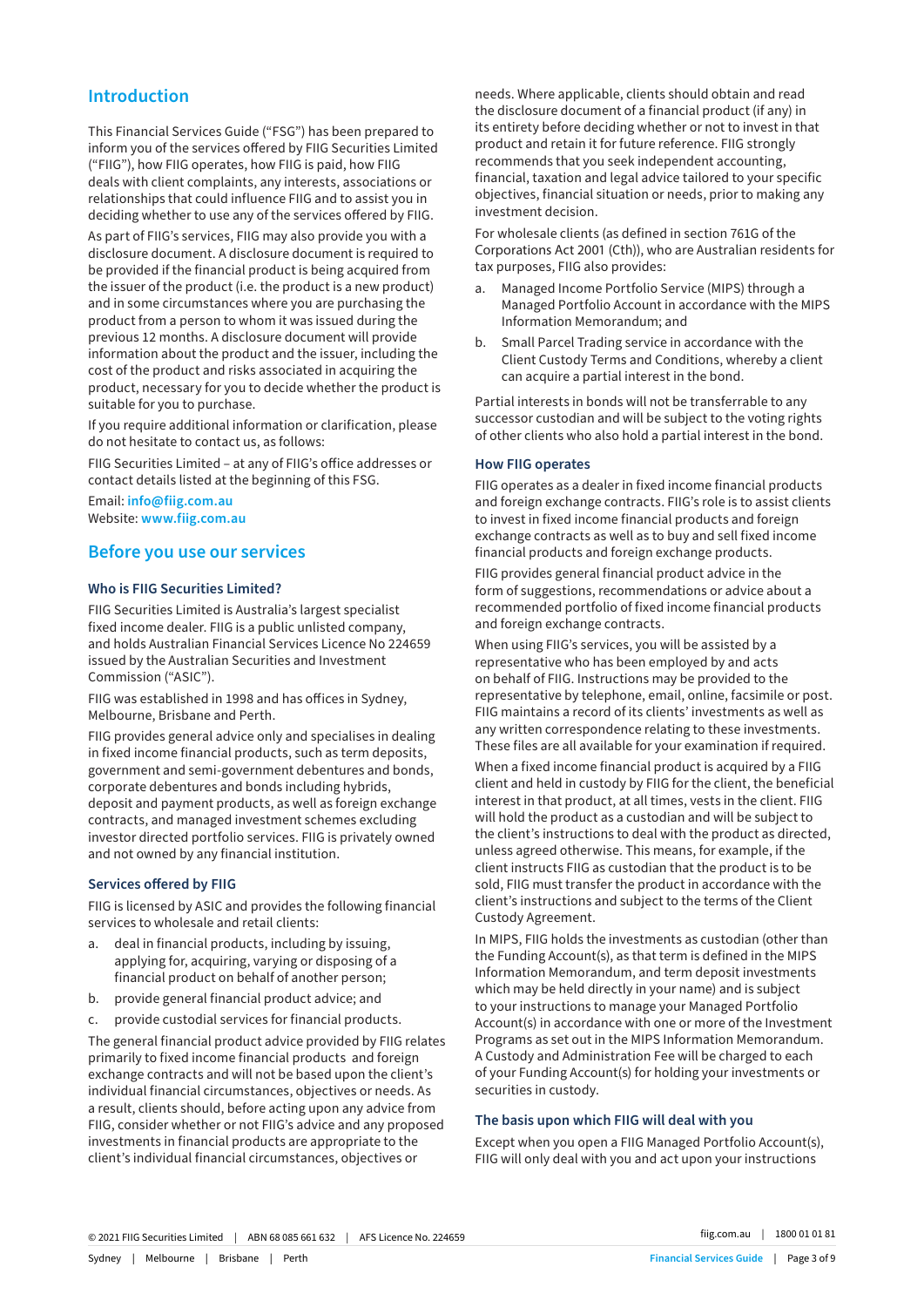on the basis of the terms and conditions, set out below. FIIG will act upon your written, oral or electronic instructions to purchase, rollover or sell financial products including foreign exchange contracts. In so doing, FIIG will usually act as the counterparty (that is, the seller or buyer of the product including foreign exchange contracts).

FIIG will also act upon your instructions in relation to opening, making, rolling-over, redeeming or reinvesting term deposit investments. If you fail to provide FIIG with written, oral or electronic instructions for an existing term deposit investment, then (subject to the policy of the issuer of the financial product or the Authorised Deposit-taking Institution) FIIG will arrange for your investment to be repaid. In doing these things in relation to term deposit investments, FIIG acts as your agent. FIIG does not act as the agent of the issuers of financial products, or Authorised Deposit-taking Institutions, and is not responsible for any payments to be made by them to you.

In circumstances, where an issuer requires a client's consent in order to amend the terms of a product FIIG will act upon your written, oral or electronic instructions to consent, refuse consent or refrain from voting.

For wholesale clients who acquire bonds in a Parcel Sizes that are less than the Legal Denomination of the bond, FIIG will calculate the total amount of votes and vote on the Clients behalf having regard to the net result of that calculation.

#### **FIIG does not provide tax advice**

The assessable income, or capital gain, or both, on financial products may be taxed in circumstances where the income or gain may not be received until a subsequent period. This can have cash flow consequences depending upon your personal financial situation. FIIG strongly recommends that you seek independent accounting, financial, taxation and legal advice, tailored to your specific objectives, financial situation or needs, prior to making any investment decision. FIIG does not provide tax advice and is not a registered tax agent or tax (financial) advisor, nor are any of FIIG's staff or authorised representatives.

#### **US Foreign Account Tax Compliance Act ("FATCA")**

FIIG is registered as a Reporting Australian Financial Institution under the Inter-Governmental Agreement between the Australian and US governments ("IGA") in relation to FATCA.

FIIG will conduct due diligence on clients to comply with FIIG's obligations under the IGA. If requested by FIIG, you will need to provide certain FATCA related information and/or documentation.

FIIG is required to report information in respect of certain clients to the Australian Taxation Office (ATO). Broadly, FIIG will report to the ATO information in respect of clients who are U.S. citizens or residents, certain types of U.S. entities or certain types of non-U.S. entities that are controlled by one or more U.S. citizens or residents, and will also report information to the ATO on any payments made to "Nonparticipating Financial Institutions", as that term is defined in the IGA. If a client does not provide FIIG with the required information and/or documentation upon request, FIIG may be required to report information in respect of that client to the ATO. In accordance with the IGA, the ATO will share information reported to it by Reporting Australian Financial Institutions (as defined in the IGA) with the U.S. Internal Revenue Service.

Clients should consult with their tax adviser for further information on how FIIG's due diligence and reporting obligations under the IGA may affect them.

#### **How is FIIG paid?**

FIIG derives income from eight (8) categories of transactions by its clients or services, as follows:

1. Acting as principal: Where you instruct FIIG to sell or buy a financial product including foreign exchange contracts, FIIG acts as the counterparty (that is, the seller or purchaser) of the financial product, and makes a margin from the difference between the purchase price and sale price (e.g. by FIIG purchasing the financial product at a price and then selling it to you at a higher price or vice versa). The price quoted to you by FIIG for the purchase or sale of a financial product is net of FIIG's margin.

FIIG's margin may depend upon the liquidity, credit rating, size and duration of the financial product as well as settlement risk and will therefore vary from product to product. These transactions may be executed and settled over-the-counter (OTC) or on an exchange such as the Australian Securities Exchange (ASX).

When acting as counterparty in transactions with you, FIIG may sell you financial products which it owns on its own account and FIIG may purchase from you financial products to hold on its own account.

- 2. Acting as a broker for deposit products and cash management accounts: FIIG acts as a broker of deposit facilities and cash management accounts offered by Authorised Deposit-taking Institutions ("ADI"), whereby FIIG will make a margin on the interest rate offered on the deposit. The interest rates quoted to you by FIIG on deposits, are net of FIIG's margin. The bank or financial institution providing the deposit facility is responsible for paying FIIG the margin, which is likely to be 0.25% or less of the yield received on the deposit. Macquarie Bank Limited is one ADI with which FIIG has entered into such an arrangement.
- 3. Acting as a broker for listed securities: FIIG acts as a dealer of financial products listed on an exchange such as the ASX including listed hybrids, debt securities and bonds, whereby FIIG will charge you brokerage when we buy or sell these financial products for you. The amount of the brokerage depends upon the size of the transaction, the nature of the financial products and the level of service and will usually be a percentage of the total consideration. FIIG has entered into an Execution and Clearing Agreement with Etrade Australia Securities Ltd to settle and clear all ASX transactions.
- 4. Distributing new issues or products: FIIG acts as the distributor of new issues of financial products arranged by FIIG or by third parties, whereby FIIG may be paid a fee or margin by the issuer or third party at the time of issue to clients and an ongoing management fee. In these instances, the fee payable differs with each issue. The fee will be disclosed in the disclosure document for the issue and is likely to be in the range of 0.25% to 3.00% of the amount issued. The amount paid by FIIG to its employees in respect of their services is not affected by the fee received by FIIG from third parties.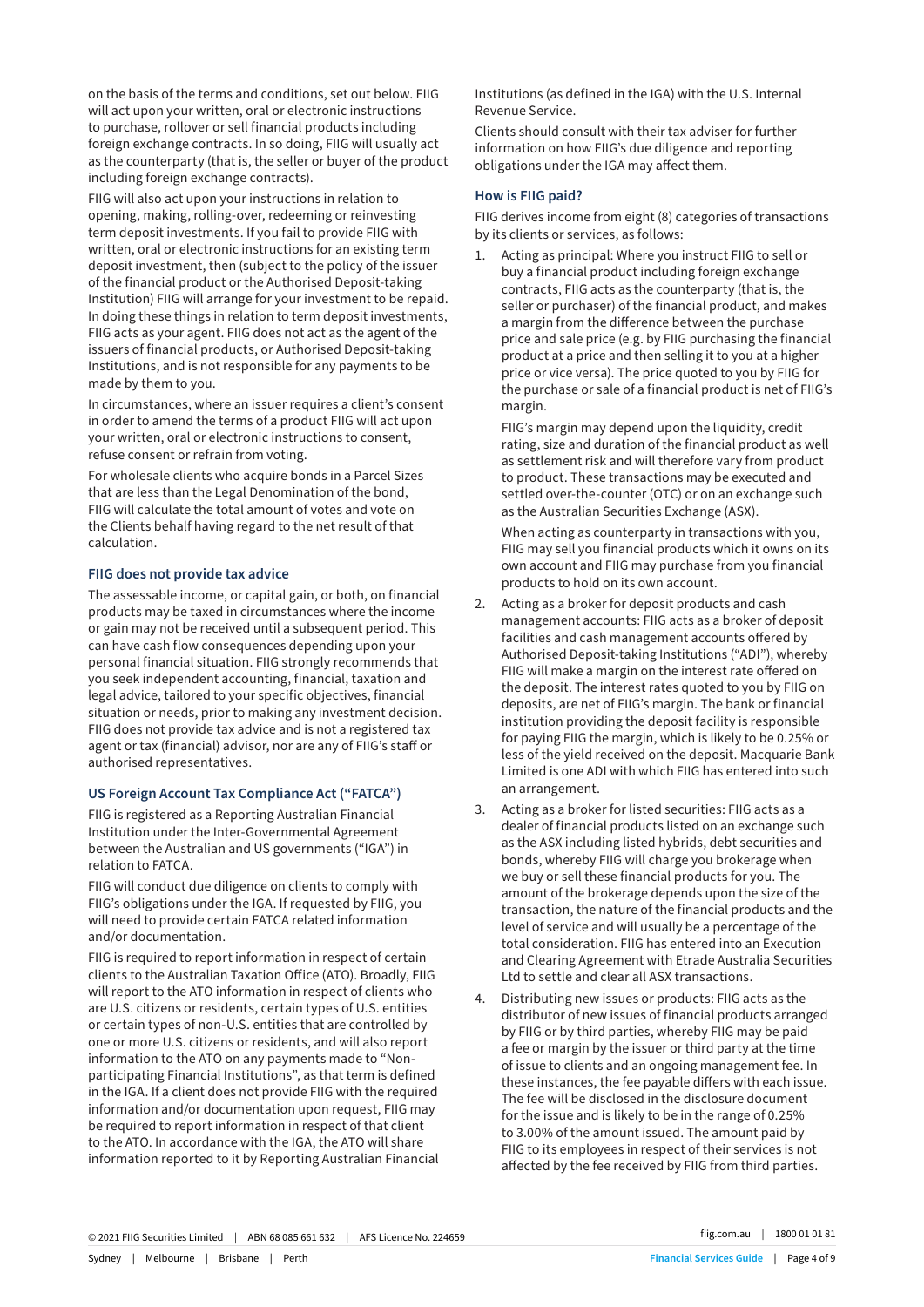Rather, FIIG employees are paid a salary plus a periodic bonus based in part upon the revenue generated by that person relating to the provision of services. The bonus to FIIG's representatives will be paid from (and therefore be less than) the margins or fee paid to FIIG.

- 5. Custodial services: FIIG may provide custodial services whereby your assets are held in custody in FIIG's account with FIIG's custodial service provider (currently JP Morgan Chase). As part of these custodial services, FIIG may provide or facilitate reporting services on your holdings, valuations, coupon payments and corporate actions. FIIG may charge fees in connection with these custodial services. The fee amount will be disclosed to you:
	- at the time you open a custody account with FIIG and enter into the Client Custody Agreement; or
	- at a later time if notified in accordance with the terms of the Client Custody Agreement where FIIG increases fees, introduces new fees or changes the frequency at which fees are payable by you. The fees that may be payable by you in connection with the custodial services include:
	- a "Custody Service Fee" calculated daily on the aggregate value of assets held for you in each custody account you have opened with FIIG. FIIG may, in its reasonable discretion, adopt any valuation policies and procedures for the purposes of determining the value of your assets.

The Custody Service Fee payable will be calculated on the basis of the following table:

| <b>Custody Service Fee</b> | Aggregate value of the<br><b>Client's Assets</b> |
|----------------------------|--------------------------------------------------|
| $0.20\%$ pa                | For the first \$500,000                          |
| $0.14%$ pa                 | For the next \$1.5m                              |
| $0.09%$ pa                 | For the next \$3m                                |
| $0.06\%$ pa                | For amounts over \$5m                            |

The Custody Service Fee for each custody account is subject to a minimum monthly amount equal to:

- i. if the Client has a Funding Account (as that term is defined in the Client Custody Agreement), \$20; or
- ii. otherwise, \$30.
	- a "Dishonour Fee" of \$60 if the bank account maintained in your name for the purposes of a custody account under the Client Custody Agreement has insufficient funds to make required payments at the time FIIG attempts to directly debit that account in accordance with your instructions. This Dishonour Fee is payable once per month for a maximum of three (3) successive months in which FIIG unsuccessfully attempts to directly debit the account.
	- an "In-Specie Transfer Fee" if assets held on custody for you (including fixed income investments, fixed income products or securities) are transferred out of FIIG's custody service to an external custodian

(where permitted persuant to the terms of the Client Custody Agreement) for each such asset that is transferred to an external custodian. The amount of this In-Specie Transfer Fee will:

- i. be determined by FIIG and notified to you on a case by case basis, having regard to the parcel size and the settlement process required in each instance; and
- ii. will not exceed \$300 per asset or security that is transferred in-specie.
- 6. Referral Fees: FIIG may also receive fees, margins, commissions, or other benefits or advantages, from a third party who FIIG referred you to if you transact with that third party or use their services. Any such referring fees are not fixed or based upon a set formula but will be paid from (and therefore be less than) the margins or commissions received by the third party. Particulars of the referral remuneration will be disclosed (if required) before any financial service is provided to you by a third party.
- 7. FIIG may also pay fees, commissions, or other benefits or advantages, to a third party who referred you to FIIG or to someone nominated by the third party, if you transact. Any such referring fees are not fixed or based upon a set formula but will be paid from (and therefore be less than) the margins or commission paid to FIIG set out above.
- 8. MIPS: FIIG provides an income-focused managed investment service to wholesale clients, giving you access to professional investment management while allowing you to retain beneficial ownership of your fixed income financial products.

FIIG will charge a Management Fee and Custody and Administration Fee on the value of the investments in each of your Managed Portfolio Accounts. These fees will be charged to each of your Funding Accounts (as that term is defined in the MIPS Information Memorandum).

9. Foreign exchange contracts: Where you convert one currency to another currency, buy or sell a financial product, or whenever a coupon, maturity or other corporate action event is paid to you for a financial product, and you have instructed FIIG to convert all or part of the purchase price, sale price, coupon, maturity or other corporate action event to another currency, FIIG will act as the counterparty (that is the seller or the buyer) of the currency under a foreign exchange contract with you. The foreign exchange rate provided to you will reflect the rate FIIG obtains in third party spot foreign exchange contracts plus an amount to compensate FIIG for pre and post trade services, the cost of processing and settlement, maintaining appropriate infrastructure and risk management.

You may request particulars of any of FIIG's above forms of income from FIIG before any financial service is provided to you.

#### **Remuneration to FIIG's Representatives**

FIIG remunerates its representatives by a salary, plus a periodic bonus if certain key performance (both financial and non-financial) indicators are satisfied. The bonus to FIIG's representatives will be paid from the revenues earned by FIIG.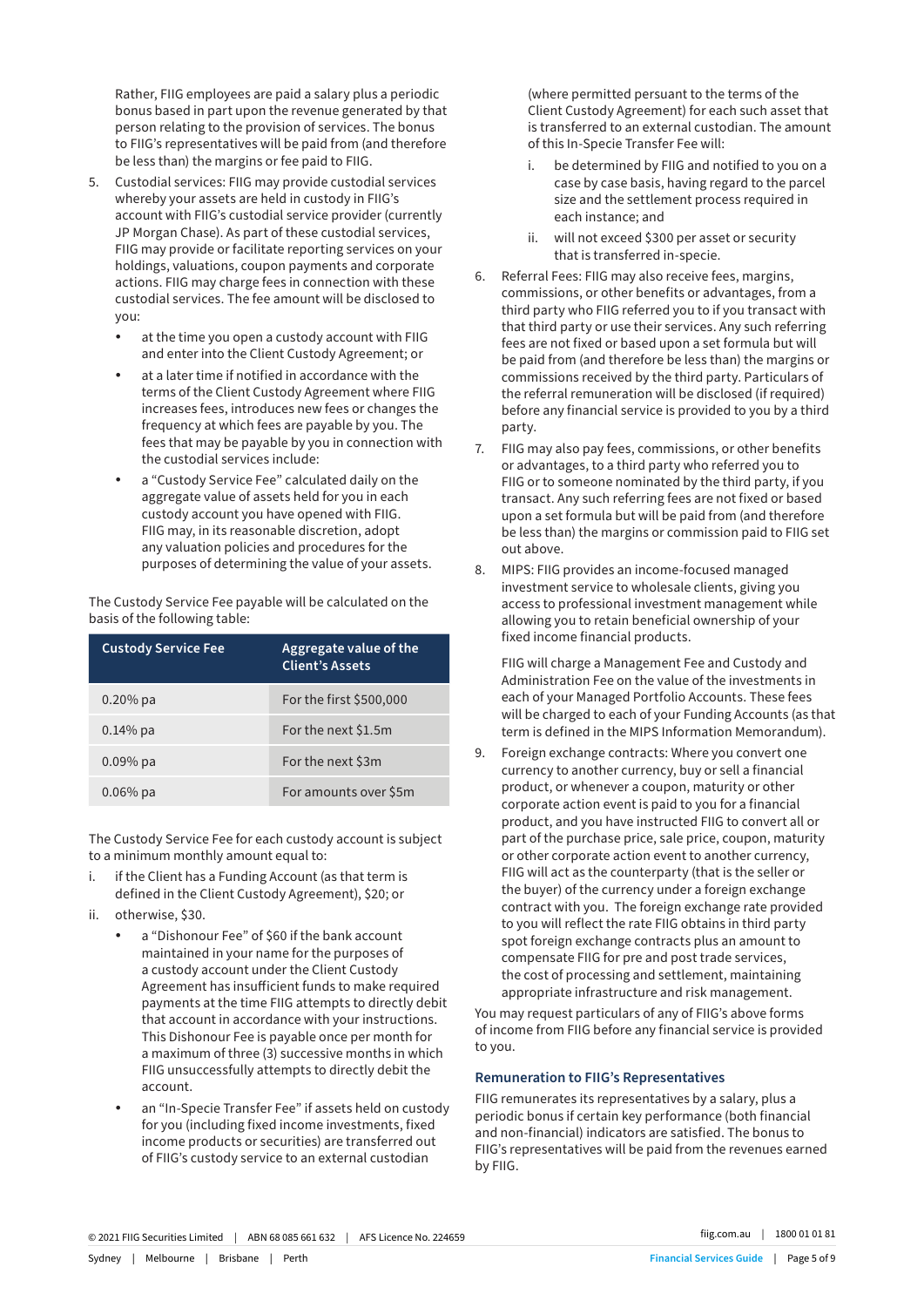#### **Asset Valuations / Reporting**

FIIG will determine the valuation of your fixed income financial products for the purposes of providing you with reports showing the value of your holdings. FIIG may in its reasonable discretion, adopt any valuation policies and procedures for the purposes of: (1) determining the value of your fixed income financial products in your account; and (2) calculating any relevant fees from time to time.

FIIG may, in determining the value of your assets, use an independent valuation provider to provide fixed income pricing data and valuations (a "Supplier"). Suppliers determine the value of fixed income financial products using a combination of actual transaction data and relative value analysis ("Valuation Data").

You are required to give certain acknowledgments and undertakings regarding the use of Valuation Data provided by FIIG. In addition you are required to indemnify FIIG (for the benefit of a Supplier) for certain claims or losses suffered in respect of the use of any services or information you have received in your dealings with FIIG, or any service, report, analysis or publication derived therefrom.

Where amounts are converted from one currency to another, it uses a consistent method for determining foreign exchange rates for the purposes of Austraclear, Euroclear and any other settlements agencies. Rates used in transactions affecting the Client will be provided to the Client in their Monthly Statement.

#### **FIIG's Client Trust Account**

FIIG operates Client Trust Accounts for money received from you for the payment and acquisition of financial products and the receipt of coupons and maturities from financial product issuers. You do not receive any interest earned on money deposited in FIIG's Client Trust Account unless otherwise agreed between you and FIIG, any interest paid on these trust accounts is retained by FIIG.

FIIG will obtain a written authority from you requesting and authorising FIIG to:

- 1. withdraw money from FIIG Client Trust Accounts in order to make payments for transactions or investments by you, or your nominees, in accordance with contract notes and trade confirmations issued by FIIG;
- 2. deposit financial products and deposit payments products in custody in designated sub-accounts with FIIG's custodial service providers;
- 3. deposit financial products and deposit payment products in custody with Authorised Deposit-taking Institutions; and
- 4. if you have entered into a Client Custody Agreement with FIIG, deposit financial products and deposit payment products in custody with FIIG.

#### **FIIG's Custodial Services**

FIIG provides custodial services whereby your assets can be held in safe custody in FIIG's account with FIIG's custodial service provider. Before this custodial service is provided by FIIG, you will need to enter into a Client Custody Agreement with FIIG. The beneficial ownership of your assets held in custody remains with you at all times. Your assets can only be bought, sold, or otherwise dealt with, on your instructions to FIIG. FIIG charges fees for these custodial services as set out in the Client Custody Agreement.

Alternatively, you can make independent arrangements for

the safe custody of your assets by appointing the custodian of your choice including opening your own custody account direct with FIIG's custodial service provider.

#### **Are there any interests, associations or relationships that could influence FIIG?**

FIIG is privately owned and not owned by any financial institution. As a result, FIIG is able to source financial products from a very broad range of financial institutions, product providers, originators and issuers. When acting as counterparty in transactions with FIIG's clients, FIIG may sell financial products which it owns on its own account. Conversely, FIIG may purchase financial products to hold on its own account.

FIIG and Macquarie Bank Limited (ABN 46 008 583 542; AFSL 237504) are parties to an arrangement under which FIIG will make a margin on the interest rate offered on the Funding Account (as that term is defined in the Client Custody Agreement) issued by Macquarie Bank Limited to you in connection with custodial services.

#### **How does FIIG deal with the Anti-Money Laundering and Counter-Terrorism Financing Act 2006 (Cth) ("AML/CTF Act")?**

FIIG has an obligation under the AML/CTF Act to verify your identity before we can provide you with any financial services.

FIIG will let you know what documentation you will need to present to satisfy the customer identification requirements of the AML/CTF Act.

#### **Dispute resolution**

FIIG's goal is client satisfaction and FIIG has established procedures for internal and external dispute resolution, including membership of an ASIC approved independent dispute resolution centre.

If you have a complaint about the service provided to you, please take the following steps:

- 1. Please contact your representative and let him or her know the details of your complaint.
- 2. If your complaint is not satisfactorily resolved within three (3) days, please contact Legal and Compliance on +61 (0)7 3231 6603 or +61 (0)7 3231 6662 or email compliance@fiig.com.au.

Alternatively, put your complaint in writing and send it to GPO Box 1186, Brisbane, QLD, 4001. We will try to resolve your complaint quickly and fairly.

#### **Professional indemnity insurance**

FIIG maintains professional indemnity insurance that satisfies the requirements for compensation arrangements under section 912B of the Corporations Act 2001 (Cth). Subject to its terms and conditions, the policy provides cover for civil liability resulting from third party claims concerning the services provided by FIIG and its employees and representatives, including former employees and representatives (during the time that they were employed or engaged by FIIG).

# **Terms and Conditions of dealing with FIIG Securities Limited**

If you become FIIG's client (the 'Client') for the financial services described in this FSG, FIIG will provide those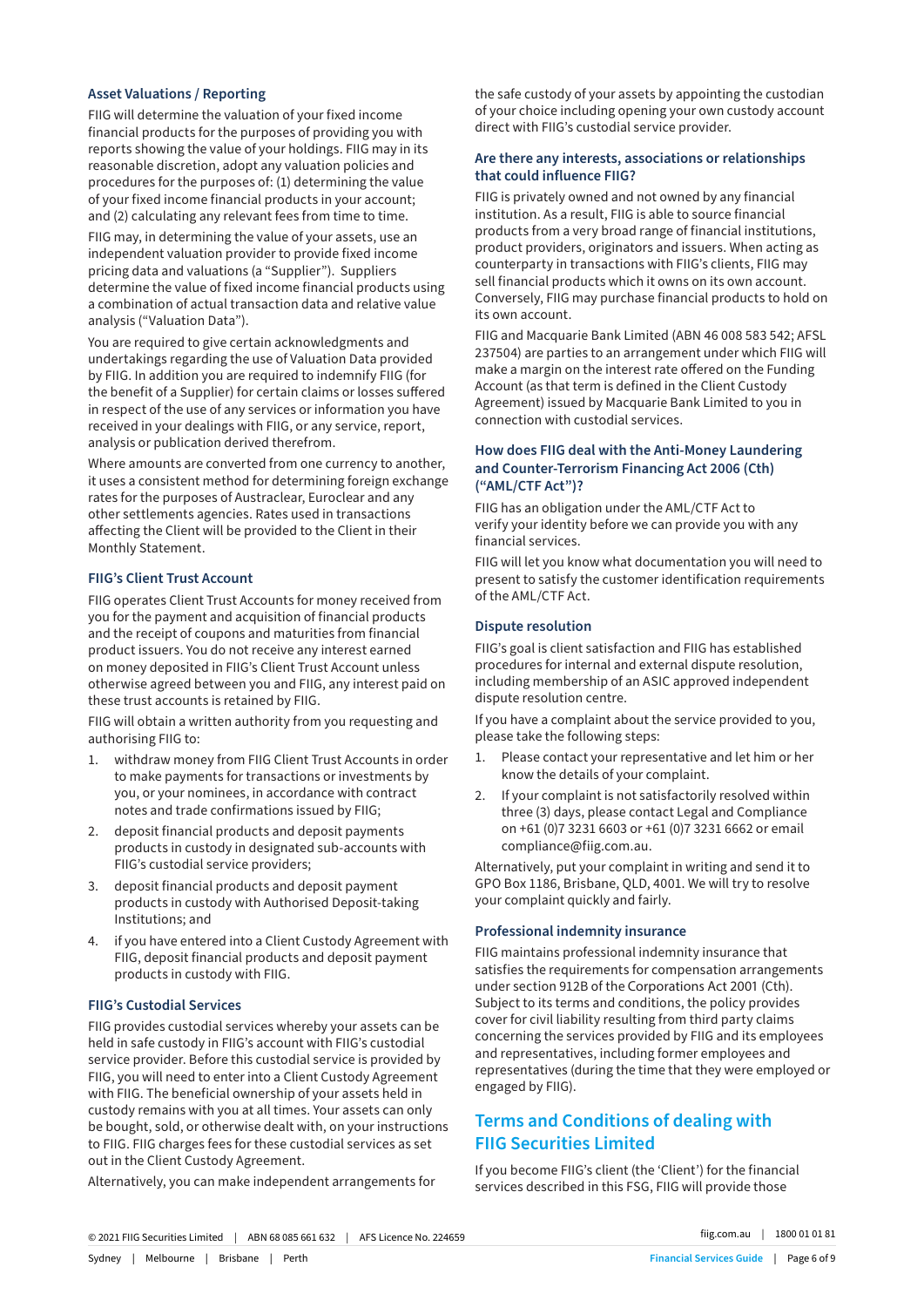services in accordance with the following terms and conditions, together with the terms and conditions specified in other relevant documents including, as may be applicable to you:

- the FIIG Client Account Application Form;
- the Client Custody Agreement Terms and Conditions;
- the MIPS Information Memorandum; and
- Opening a Managed Portfolio Account Application Form.
- 1. The Client acknowledges that they have received and read FIIG's Financial Services Guide.
- 2. The Client acknowledges that:
	- a. (General advice only) FIIG Securities Limited ('FIIG') provides general financial product advice only. As a result, this document, and any information or advice in the document or provided by FIIG from time to time, is provided by FIIG without taking account of your objectives, financial situation and needs. Because of this, you should, before acting on any advice from FIIG, consider the appropriateness of the advice, having regard to your objectives, financial situation and needs. If this document, or any other such advice, relates to the acquisition, or possible acquisition, of a particular financial product, you should obtain a product disclosure statement relating to the product and consider the statement before making any decision about whether to acquire the product.
	- b. Subject to the application of the Corporations Act 2001 (Cth) neither FIIG, nor any of its directors, authorised representatives, employees, or agents, makes any representation or warranty as to the reliability, accuracy, or completeness, of this document or any advice provided by FIIG. To the maximum extent permitted by law, none of these parties accept any liability or responsibility arising in any way (including negligence) for errors in, or omissions from, this document or such advice.
	- c. (Credit ratings) Any reference to credit ratings of companies, entities or financial products in any document or advice provided by FIIG must only be relied upon by a 'wholesale client' as that term is defined in section 761G of the Corporations Act 2001 (Cth).
	- d. (No market making) FIIG does not make a market in the securities or financial products that may be referred to in this document.
	- e. FIIG strongly recommends that you seek independent accounting, financial, taxation and legal advice, tailored to your specific objectives, financial situation or needs, prior to making any investment decision.
- 3. The Client has authorised FIIG to act on the Client's written, electronic or oral instructions to purchase, make, rollover, sell, redeem or reinvest fixed income financial products.
- 4. If the Client fails to provide FIIG with written, electronic or oral instructions for the Client's existing financial products, term deposits or investments, then (subject to the policy of the issuer of the financial product or the Authorised Deposit-taking Institution) the Client has authorised FIIG to repay the moneys into the Client's

account.

- 5. If the product was acquired in a Parcel Size that is less than the Legal Denomination of the product, FIIG will calculate the total amount of votes and vote on the Clients behalf having regard to the net result of that calculation.
- 6. The Client acknowledges and agrees that FIIG is not responsible for any payments to be made by issuers of financial products or Authorised Deposit-taking Institutions to the Client.
- 7. The Client acknowledges and agrees that FIIG may act as a principal or counterparty in any purchase or sale of financial products by the Client and that when acting as counterparty in transactions with the Client, FIIG may sell financial products which it owns on its own account and FIIG may purchase financial products to hold on its own account.
- 8. The Client shall pay for purchases (including taxes, costs, duties, and charges, in respect thereof) and make good delivery in respect of sales, to enable FIIG to settle by the due settlement date. Where the Client fails to pay for purchases, or make good delivery in respect of sales, by the due settlement date, FIIG is entitled to sell any purchases and pass onto the Client all costs incurred as a result of the Client's failure to settle.
- 9. The Client warrants that it is, and at all times during its dealings with FIIG will be, in a position to meet all commitments on its part arising out of its dealings with, or business conducted on its behalf by FIIG.
- 10. If more than one person constitutes the Client then they are jointly and severally bound by these terms and conditions.
- 11. FIIG may with your agreement appropriate credits and all payments received from, or on behalf of, the Client in reduction of any money owing by the Client to FIIG.
- 12. The Client requests and authorises FIIG, as applicable, to:
	- a. withdraw money from the FIIG Client Trust Accounts and deposits held for the client in order to make payments for transactions or investments by the Client, or its nominees, in accordance with contract notes, trade confirmations, net settlement advices and other written and advices issued by FIIG;
	- b. deposit financial products in custody in designated sub-accounts with FIIG custodial service providers;
	- c. deposit financial products in custody with Authorised Deposit-taking Institutions; and
	- d. if you have entered into a Client Custody Agreement with FIIG, deposit financial products in custody with FIIG.
- 12. The Client agrees, acknowledges and confirms that the Client will not be entitled to or receive interest payable on any money, cash or funds deposited or held by FIIG for and on behalf of the Client in any FIIG Client Trust Account(s). FIIG will retain any such interest or benefit accrued on its trust accounts.
- 13. The Client agrees to FIIG receiving fees, margins, brokerage, commissions, or other benefits or advantages, as a result of the Client executing a deal, transaction or contract with FIIG or a third party or using FIIG's services. The Client consents to FIIG keeping for its own benefit those fees, margins, brokerage,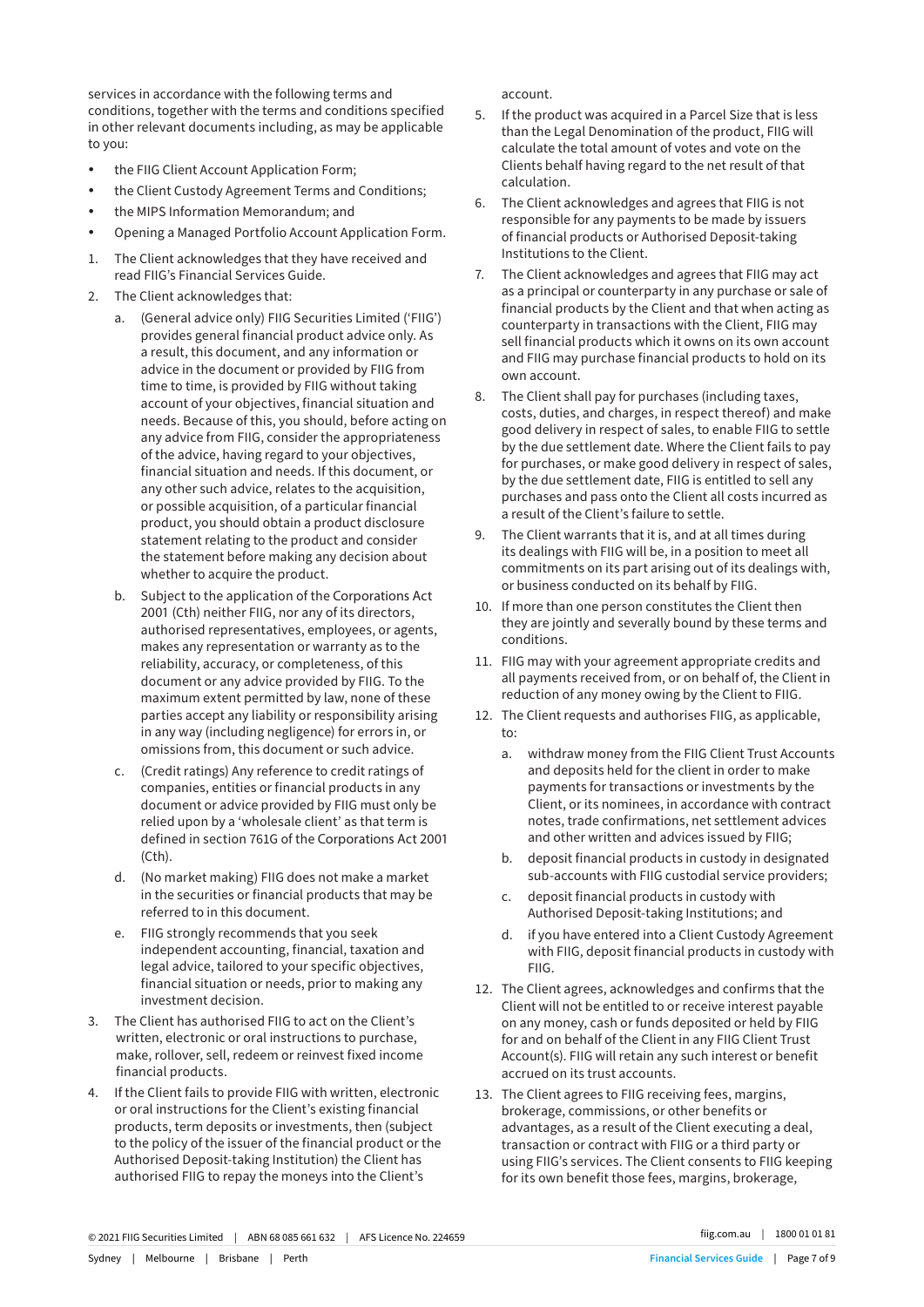commissions, or other benefits or advantages including those described in this FSG or any disclosure document, contract note, net settlement advice, trade confirmation or any other written advice that FIIG may give you.

- 14. The Client acknowledges that FIIG may pay fees, commissions, or other benefits or advantages, to its representatives as a result of the Client executing a deal, transaction or contract with FIIG or a third party and the Client consents to FIIG making those payments.
- 15. The Client acknowledges and consents to FIIG paying fees, commissions, or other benefits or advantages, to a third party who referred the Client to FIIG or to someone nominated by the third party.
- 16. FIIG may, at any time, reissue a contract note, trade confirmation, net settlement advice, or any other written advice, in order to correct any errors or omissions.
- 17. The Client shall notify FIIG in writing within two (2) business days of any change in the Client's name, residential or email address, telephone number or other material circumstances affecting the settlement of transaction.
- 18. The Client acknowledges that FIIG uses a Supplier in determining the value of your assets, being an independent valuation provider of fixed income pricing data and valuations.
- 19. The Client agrees, acknowledges and confirms that no Supplier makes any warranties, express or implied as to merchantability, fitness or any other matter. The Supplier shall have no liability to the Client or any third party for any errors, omissions or malfunctions in relation to the services it provides to FIIG.
- 20. The Client acknowledges that the services provided by the Supplier to FIIG are intended for use as an aid to institutional investors, registered brokers or professionals of similar sophistication in making informed judgments concerning securities.
- 21. The Client accepts responsibility for, and acknowledges that the Client will exercise independent judgment in the selection of relevant services, selection of the use or intended use of such services, and any results obtained. Nothing contained in this clause shall be deemed to be a waiver of any rights existing under applicable law for the protection of the Client.
- 22. Neither FIIG nor any Supplier shall be liable for any claim or demand against the Client by a third party.
- 23. The Client undertakes:
	- a. not to use the Valuation Information for any other purpose or disseminate the Valuation Information further to any other third parties. "Valuation Information" means any information obtained from or derived through extraction, selection, manipulation or processing of any information or data provided to the Client in connection with the services provided by FIIG; and
	- b. to indemnify and hold harmless FIIG, for its own benefit and for the benefit of its Suppliers and their affiliates, from and against any losses, damages, liability and costs (including reasonable attorney's fees), resulting directly or indirectly from any claim or demand against a Supplier by a third party arising out of or related to the accuracy or completeness of any services or Valuation

Information received by the Client, or any data, information, service, report, analysis or publication derived therefrom.

- 24. If the Client receives Valuation Information from FIIG and/or the Supplier containing evaluations, rather than market quotations in relation to certain securities, the Client acknowledges and agrees that:
	- a. evaluated securities are typically complicated financial instruments. There are many methodologies (including computer-based analytical modelling and individual security evaluations) available to generate approximations of the market value of such securities, and there is significant professional disagreement about which is best. No evaluation method, including those used by the Supplier, may consistently generate approximations that correspond to actual traded prices of the instruments;
	- b. the Supplier's methodologies used to provide the pricing portion of certain Valuation Information may rely on evaluations. However, the Client acknowledges that there may be errors or defects in the Suppliers' software, databases, or methodologies that may cause resultant evaluations to be inappropriate for use in certain applications;
	- c. the Client will assume all responsibility for edit checking, external verification of evaluations, and ultimately the appropriateness of use of evaluations and other pricing data regardless of any efforts made by the Supplier in this respect; and
	- d. the Client shall indemnify and hold completely harmless FIIG, for its own benefit and for the benefit of its Suppliers, from any and all losses, damages, liability and costs (including attorney's fees) resulting directly or indirectly from any claim or demand against any Supplier by a third party arising out of, or related to, errors, defects, or inappropriate evaluations that are made available to the Client.

# **Privacy Policy and Collection Statement**

#### **Your privacy is important to us**

FIIG Securities Limited ("FIIG") has created this Privacy Policy and Collection Statement ("Privacy Policy") in order to demonstrate FIIG's firm commitment to your privacy. FIIG is bound by the Privacy Act 1988 and the Australian Privacy Principles.

FIIG will update this Privacy Policy as required. If it is changed, the changes will be included in FIIG's Financial Services Guide and posted on www.fiig.com.au so that you are always aware of the sort of information collected, how the information may be used, and under what circumstances it may be disclosed by FIIG.

Please note that if at any time FIIG is required by law to release information about you or your organisation, FIIG must cooperate fully. This Privacy Policy does not apply to acts or practices of FIIG that are directly related to employee records of current or former employees.

## **What sort of information does FIIG collect?**

The personal information FIIG collects includes (but is not